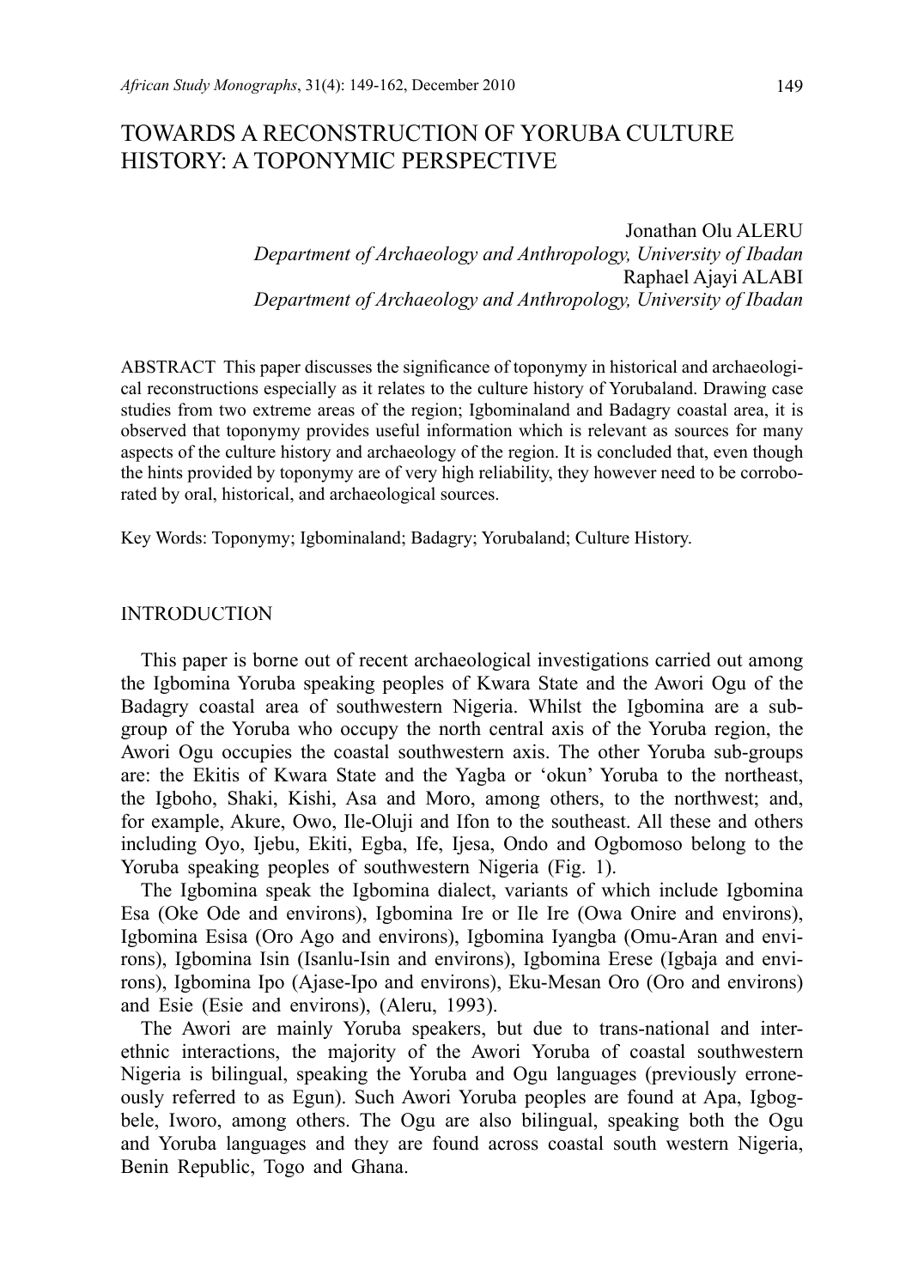

**Fig. 1.** Southwestern Nigeria showing Yorubaland. Note: Adapted from Aribidesi, 2001.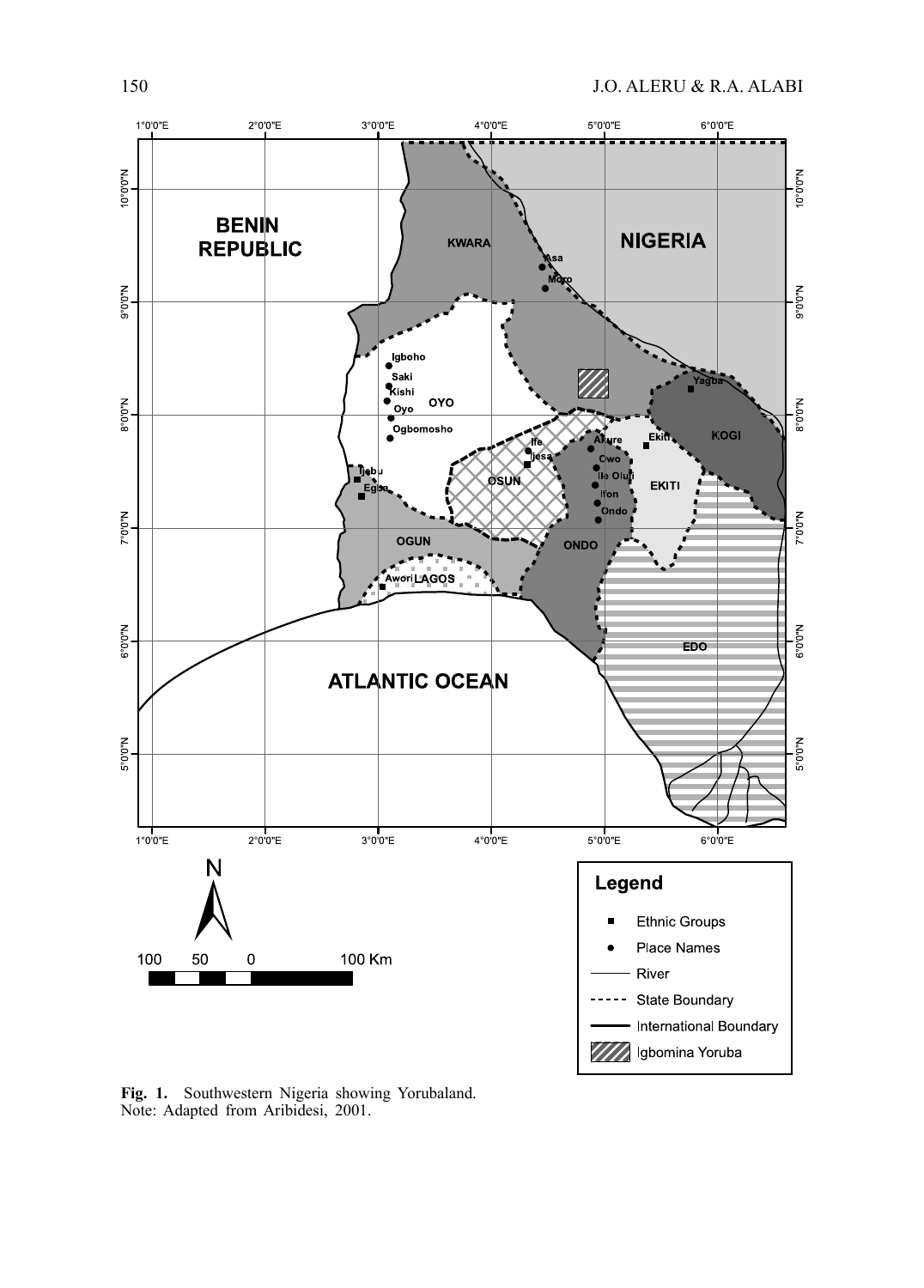From current historical, anthropological and archaeological evidence available, both the entire northern Yorubaland and the Badagry areas occupy very significant positions in the study of the culture history of the Yoruba people. Indeed, we now have significant evidence to suggest that the two areas have been populated at least from the Late Stone Age (Oyelaran, 1991; Aleru, 1998; Alabi, 2000, 2002). With regard to the more recent historical experiences of the Yoruba peoples, some scholars have suggested that the northern part of the region served as the dispersal point for many groups now located to the south consequent upon the fall of the Old Oyo Empire. Some scholars (for example, Obayemi, 1983) have also suggested that many groups now located to the south may have migrated from the area around the Niger-Benue confluence. On the other hand, the Badagry area is important historically because it is one of the first places to have had contact with the outside world. It is, in fact, commonly referred to as the gateway to Christianity in Nigeria, for it was at Badagry town that Christianity was first preached in Nigeria in September 1842. Christmas was celebrated there on December 25 of that year (Wheno Aholu Menu Toyi I—the Akran of Badagry, 1994; Alabi, 1996). The first storied building in Nigeria was also built there in 1845. The town also served as an important terminus during the trans-Saharan trade and the notorious trans-Atlantic slave trade (Ogunremi et al*.*, 1994).

During the conduct of archaeological investigations, which included collection of oral data, archaeological reconnaissance, detailed surveys and excavations in the two areas of Igbominaland and Badagry, the authors observed that toponymy, which is a veritable source of information has, most often than not, been relegated to the background in archaeological investigations, unlike other sources including oral tradition, archival and/or museum records, written records, and ethnography. This may partly be due to the fact that not much work has been done on this subject particularly in our area of study, namely culture history, and hence the seeming apathy towards it among researchers. Toponymy, however, contains valuable data important for cultural, historical and archaeological reconstructions, and hence, the impetus to carry out the study. The outcome of our study forms the focus of this paper.

### TOPONYMY: ITS MEANING AND FUNCTION

Onomastics is a branch of linguistics dealing with the study of names. These may be personal names, place names or object names. A name is a universal mode of identification (that is, for identifying persons and objects). To the African people, however, a name is simply not just a mode of identification; it constitutes an important aspect of the peoples' culture. It is the belief among many African groups that everything God creates has a name. Indeed, as Awolalu (1979: 36) observed, "to the West Africans nothing is said to exist until that thing is named." More importantly Awolalu (1979: 36) posited that place names form part of a peoples' vocabulary, which give valuable information of a particular kind. Among the Yoruba, apart from being a means of identification, names can also be used as a means by which a person or something is remembered. Hence in giving a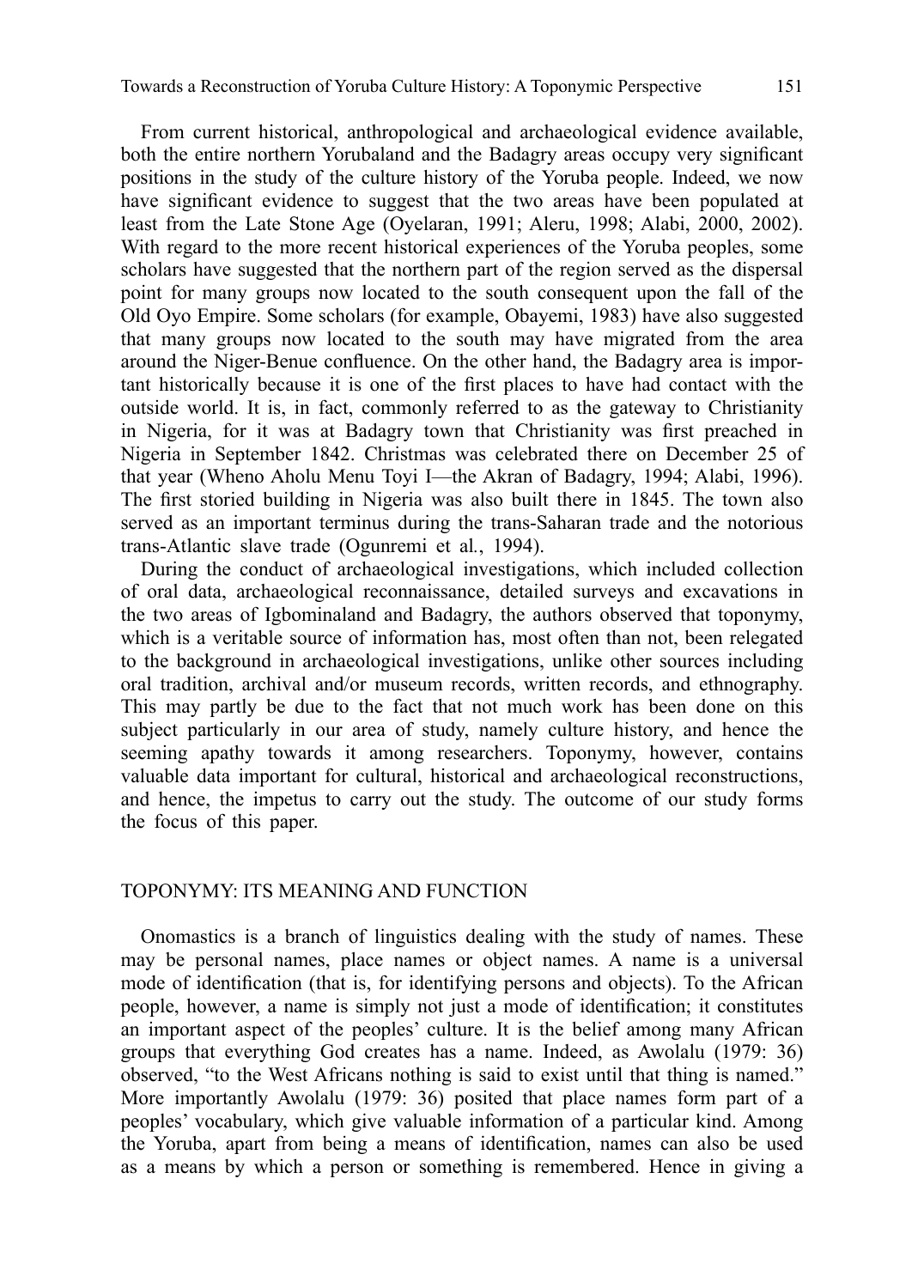name the Yoruba often take into consideration the contemporary circumstances or events. Here are some examples:

- (i) A child born along the road is referred to as Abiona, while the one born when the father is away on a journey is Abidemi.
- (ii) A child born after twins is automatically named Idowu.
- (iii) A child who turns his or her face down at birth is known as Ajayi.
- $(iv)$  A child born in the royal family bears 'Ade' as a prefix to his name and a child that is born in the family with other chieftaincy titles bears 'Oye', and so on as a prefix to their names.
- (v) Aina (female) or Ojo (male) is the name of the child who was born with the umbilical cord tied around the neck.
- (vi) A child whose leg emerged first during birth is named Ige.
- (vii) Oke is the child that was born with the afterbirth sac.
- (viii) Bejide is a child born during a rain.
- (ix) Babatunde is a male child born after the demise of the paternal grandfather.
- (x) Yejide or Iyabode or Yetunde or Yewande is a female child born after the demise of the paternal grandmother.
- (xi) Omolaja is a child born when the father and the mother were not in good terms.
- (xii) Ilori is a child conceived before the mother resumed menstruation.
- (xiii) Okanlawon is a single male or female child amidst only female or male children respectively.

Broadly applied, toponymy encompasses names of inhabited places, countries, natural features such as mountains, rivers, and even the stars and planets, and man-made features, such as roads and buildings. In a more restricted sense it may refer only to towns, villages and other inhabited places. Names of areas, roads, city squares, and streets are often precipitated by incidences, thus providing background information about the political, economic and social relations through which a thorough study of a people's culture and history could be carried out. Awolalu (1979) went on to state that names of persons, towns, cities and villages reveal the true circumstances surrounding their birth, the type of life they will live, their future and character. Names thus convey sentiments or truth, or faith in a deity, belief in and about divinities and super-sensible world, assurance and hopes of man and belief in the hereafter (Awolalu, 1979). Indeed Ekwall (1959: xxix) emphasized that toponymy or place names "form part of a people's vocabulary, which gives valuable information of a particular kind."

In a similar vein Maduibuike (1976) stated that names are an important tool for recovering peoples' social habits and customs, their hopes and aspirations. Hence a man's name is an unquantifiable possession that survives after death. He went further to state that names identified people, organisation, countries, towns, cities and even villages. Hence no man exists without a name, the name lives after he is gone, and through it, the memory of his life is rekindled.

More significant are names of towns, cities and villages, because, according to Momin (1989: 44), such names "help throw light on a number of geographical,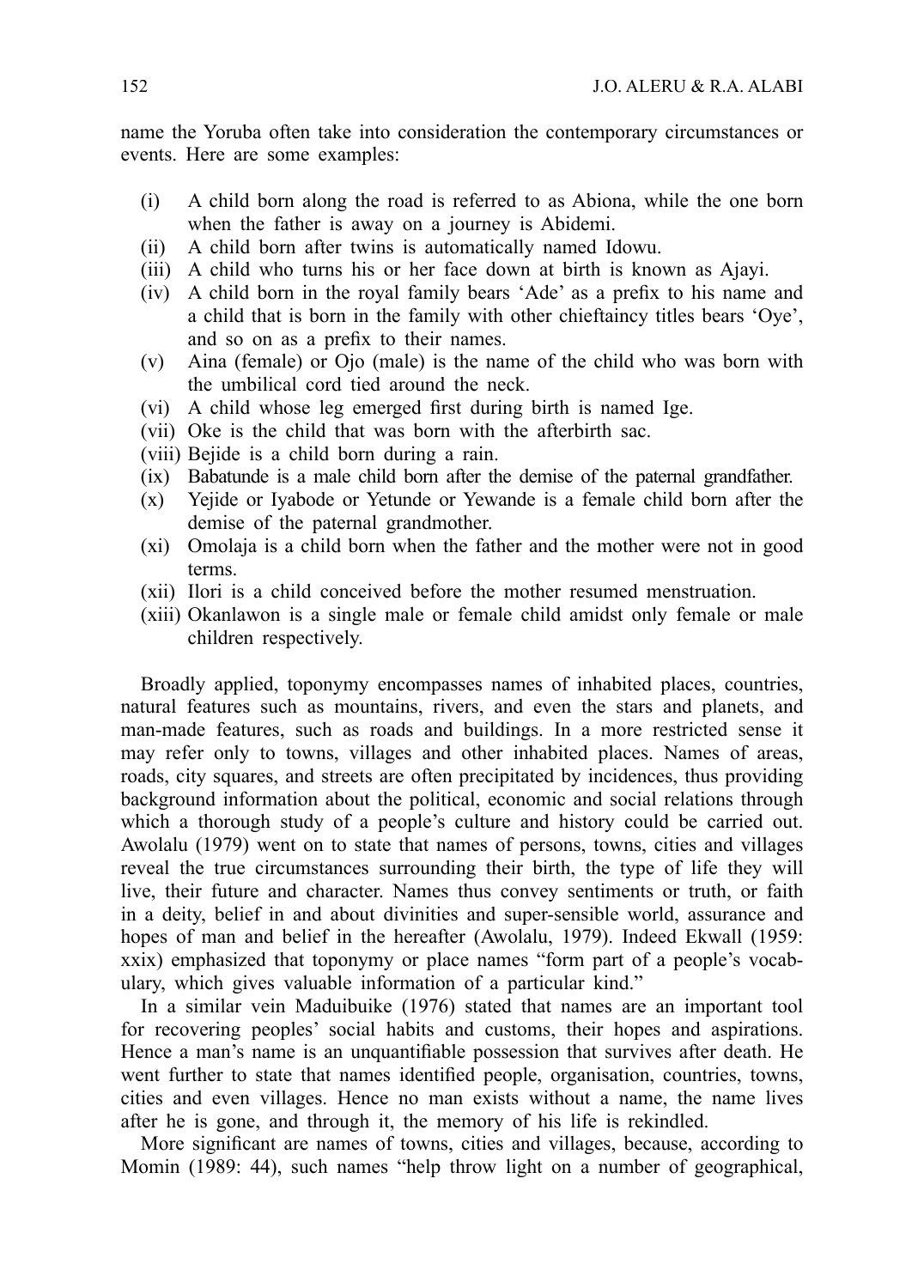historical, religious and other aspects of the town's life as well as on the various natural resources which attracted men to settle and how the settlement started." To Momin (1989), every name a person and/or town, city or village bears evolved out of the people's needs, desires, hopes and aspirations, and which provide an insight into such people's personal life style.

From the foregoing therefore one can say that names in Africa are thus imbued with valuable information, which can provide background knowledge for historical reconstruction. Indeed studies of names, whether of places or phenomena, have revealed information about the history of settlements, topographical settings of towns, and social, religious and economic activities of the past. As aptly put by Momin (1989), they are like warp and weft of a loom which is interwoven with the cultural heritage of a people. Toponymy as a source for historical reconstructions can thus pave the way for a proper understanding of (i) the topography of settlements as well as historical personages whose contribution to the establishment, development, and stability of such settlements is enormous, (ii) the location and distribution of various interest groups living in the settlements as well as other notable historical areas. It can rightly be stated that, if the toponymy of a town or community is properly explored and processed in terms of analysis and interpretation, all developmental activities of such a town can be succinctly ascertained, thereby enhancing the cultural and historical reconstruction of such a town or community.

It is against this background knowledge that we situate the study of place names in Igbominaland and Badagry coastal area.

## METHODS OF DATA COLLECTION AND ANALYSIS

The study and data collection were carried out in two communities:

- (i) For the Igbominaland, we studied twenty-five villages belonging to two Igbomina Sub-groups—Isin and Ile Ire Igbomina sub-groups (Fig. 2). These included twelve villages in Isin land and thirteen villages in Ile Ire land.
- (ii) For the Badagry area, we studied thirteen settlements belonging to the Awori Yoruba and the Ogu (Fig. 3).

The choice of these two communities was predicated on information from oral tradition which tends to see these communities as either among the oldest in the study areas or those having important historical antecedents. Information was collected from a broad spectrum of society, including priests of deities, traditional and political leaders, farmers and artisans. The names were classified under various activities (Table 1) and inferences derived from them. In Table (1a) are names of various types of settlements—hilltop and forested settlements. Other names carry political connotations Table (1b). Table (1c) and (1d) includes economic and personal names suggestive of the major occupations as at the time the settlements were supposed to have been founded. Table (1e), (1f) and (1g) are names which carry meanings relating to the historical foundations of some settlements, religion and leisure.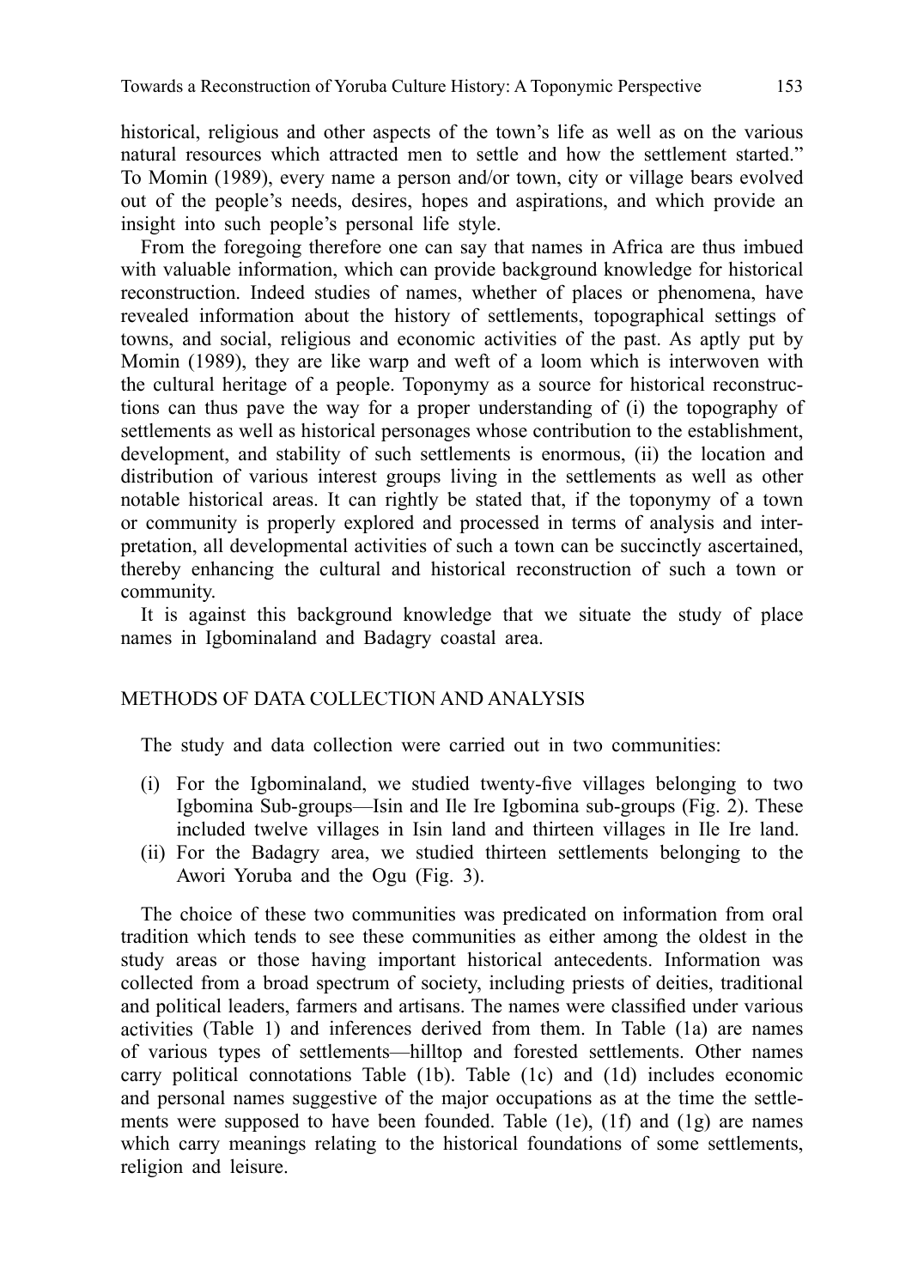

**Fig. 2.** Igbominaland showing the study area.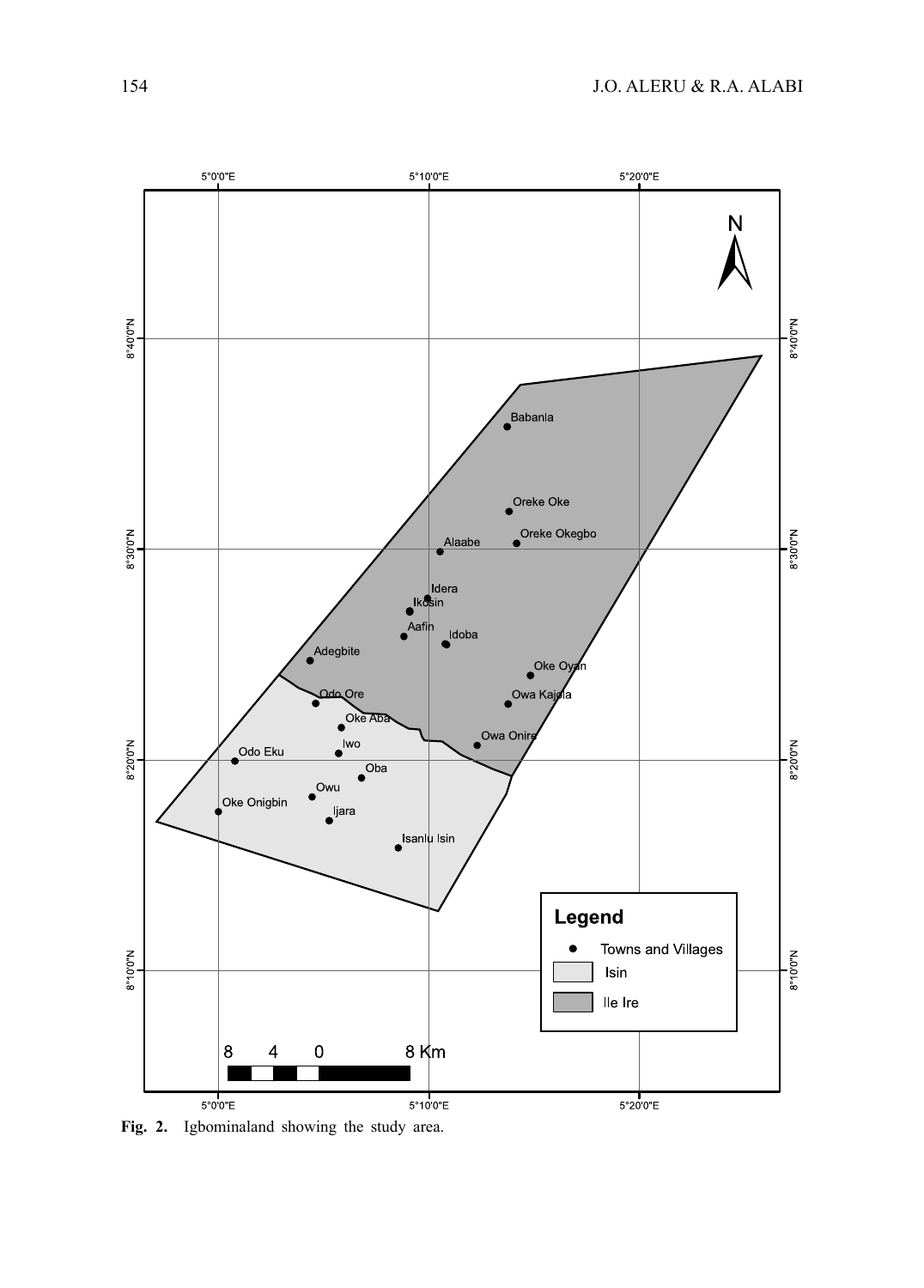

Fig. 3. Parts of the Badagry Coastal area.

#### RESULTS

From a proper scrutiny of these names the authors noted that names of towns and villages often carry, apart from geographical or topographical connotations, information about settlement location, habitations, and environments.

Names such as *Òkè Onigbìń* "Hill of snails" (Table 1c) tend to provide information valuable for palaeoenvironmental reconstruction. *Òkè Onigbìń* is presently located in a Guinea savanna region. The implication of abundant presence of snails at the time of settlement may thus indicate a wetter climatic condition and more forested vegetation than what obtains today.

Inferences from some of these names also suggest that the earliest settlements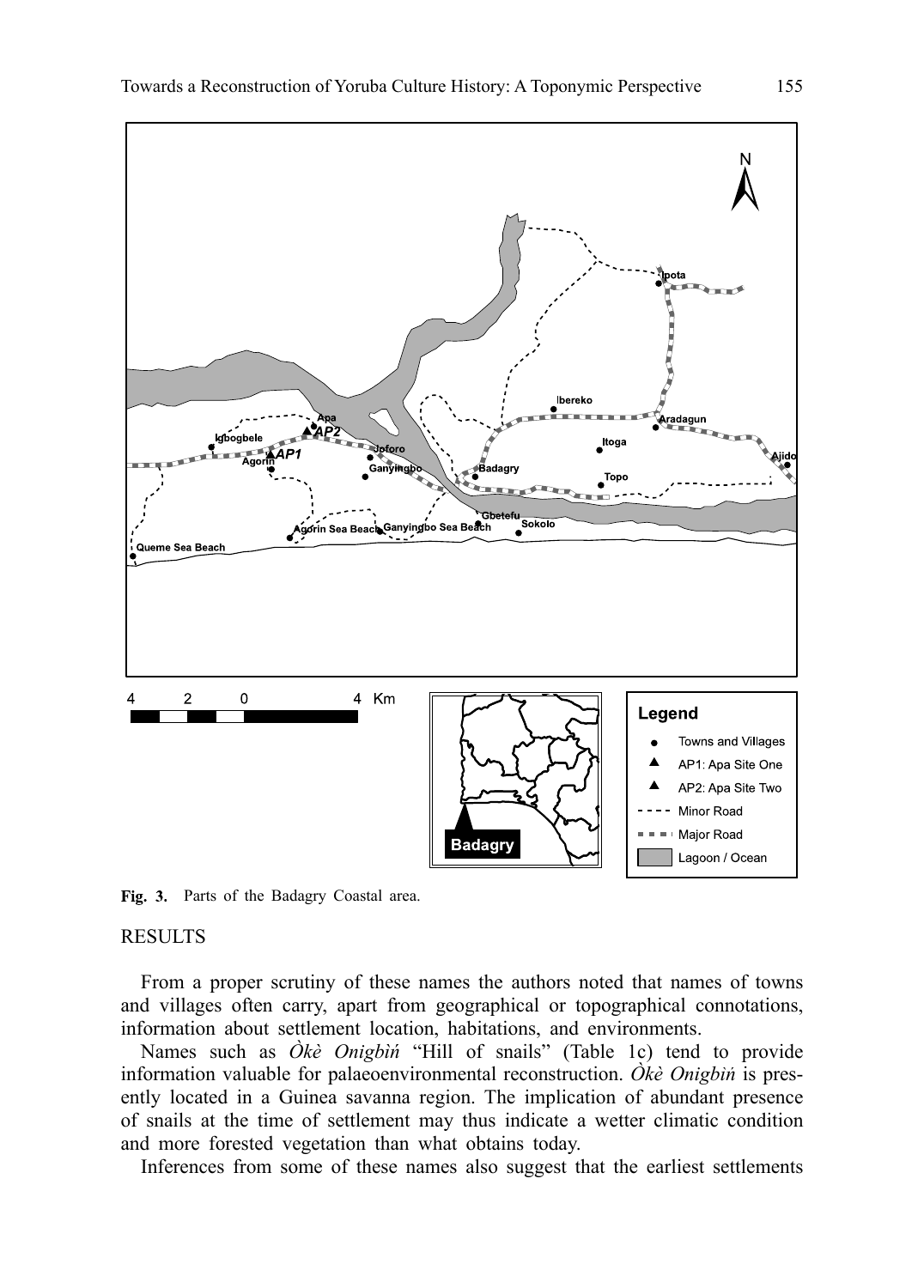| Name                    | Meaning                                                  |
|-------------------------|----------------------------------------------------------|
| (a) Geographical:       |                                                          |
| Òríòkè                  | Hilltop                                                  |
| Owá Oríòkè              | Hilltop settlement of Owa                                |
| Ökè Oyan                | Hilltop settlement of Oyan                               |
| Òkegbó                  | Forested hilltop settlement (Oreke)                      |
| Òkè Òréké               | Hilltop settlement of Oreke                              |
| <i>Igbólé</i>           | Forest settlement (Isanlu-Isin)                          |
| Àjagbó                  | Forest settlement (Isanlu, Ijara, Iji)                   |
| Igbóadé                 | Forest settlement (Pamo)                                 |
| Òbagbó                  | Forest settlement (Oba)                                  |
| Èran                    | Ancient pond                                             |
| Ápá                     | The other side or the name of a tree                     |
| (b) Political:          |                                                          |
| Owá                     | Chieftaincy title                                        |
| Ààfin                   | Palace                                                   |
| Ilé Ńlá (Òbà-Isìn)      | Big ward                                                 |
| Òkè Àgó                 | Beyond the camp                                          |
| Ilé léhìn               | The house behind                                         |
| Obi Oke Dajo (Obà-Isìn) | Ward where justice is meted out                          |
| Ilé Oyè                 | Chieftaincy house                                        |
| Ilé Oba                 | House of the ruler                                       |
| (c) Economic:           |                                                          |
| Igbó Oguń               | Forest of iron                                           |
| Owódé                   | Wealth has come                                          |
| Òfàrò                   | Arrow of Oro (Oro-Ago)                                   |
| Àlè óró                 | Bank of Oro (cactus) River                               |
| Ejímògún                | Forest of iron                                           |
| Ilé Iré                 | Land of profit                                           |
| Owá Onìiré              | Come and profit                                          |
| Odó Ide                 | Bronze mortar (Idoba)                                    |
| Ókè Onigbìn             | Hill of snails                                           |
| Okè Agbàrókò            | Hill of iroko (Milicia excelsa Syn. Chlorophora excelsa) |
| Igbó Eérú               | Forest of ash                                            |
| Ìdí Sawo                | Base of awo seeds                                        |
| Oyálà                   | One who lends money                                      |
| Agbadagrèmè             | Agbada's farm                                            |
| (d) Personal Names:     |                                                          |
| Amodemòye (Pamo)        | Hunter who reasons                                       |
| Abógúnrin (Babanlá)     | Champion of God of iron                                  |
| Olókonígèrégèreòná      | Farmer with farm on a slope                              |
| Okońihìnókolóhuń        | Farm everywhere                                          |
| Odòlárínoko             | River within the farm                                    |
| Okotóníyún              | Farm with beads                                          |

Table 1. Classification of names and meanings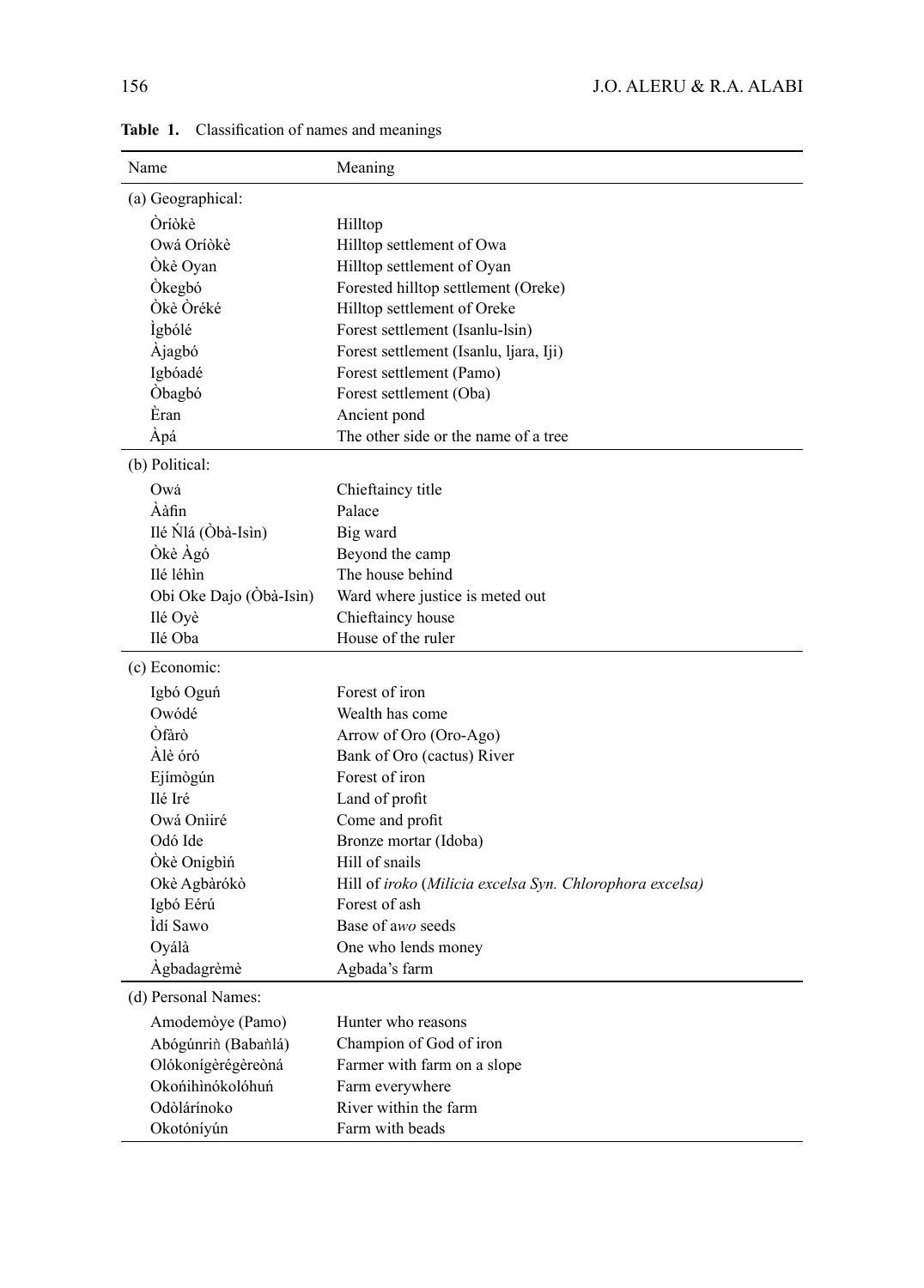| (e) Historical:                |                                                                 |
|--------------------------------|-----------------------------------------------------------------|
| Ò bá                           | It landed                                                       |
| Pàmò                           | He hid or killed the leopard                                    |
| Babańlá                        | Ancestor                                                        |
| Obinrin                        | Woman                                                           |
| Alàábè                         | We are safe here                                                |
| Idí Òpópó                      | Beginning of the path                                           |
| Isin                           | Escort                                                          |
| İkòsin                         | Shooting of arrow                                               |
| Gberèfù (Agbilefu)             | Sprouted out of the ground                                      |
| Àfikú                          | Only death could kill us here                                   |
| Igbogbélé                      | Bush of permanent settlement                                    |
| (f) Religious:                 |                                                                 |
| Ojúbo erè                      | Place of worship of ere (mud) deity (Oba Isin)                  |
| Òkúta-Àgbà                     | Stone of <i>agba</i> believed to have been brought from Ile Ife |
| Egúngún Eléwe                  | Female masquerade                                               |
| Èsù                            | Deity of the devil                                              |
| Ògún                           | God of iron                                                     |
| Òkò                            | Deity of a hill                                                 |
| Ìta                            | Deity of a powerful warrior                                     |
| Sàngotèdó                      | Founded by the god of thunder                                   |
| Agbaláta                       | Place where <i>olota</i> is worshipped                          |
| (g) Leisure/relative peace:    |                                                                 |
| $\dot{A}$ jì $(d\dot{\theta})$ | A game like that of $a$ <i>yo</i>                               |

in Igbominaland would have been located in the lowlands. This is premised on the fact that we cannot seek to explain the frequency of hilltop settlements among the Igbomina or any group of people for that matter as the norm for a people who had no other alternative. Rather as testified by toponymic studies (Table 1c), the mainly agrarian Igbomina society would tend to site their settlements in locations that afforded them ample opportunities for carrying out their vocations. Such opportunities (especially for an agrarian society) tend to be more realised in lowlands where land and reserves for fallow are plentiful. And indeed one of the historical realities of hilltop dwelling is that they occurred only during periods of political emergencies such as armed invasion and raids which of course were seasonal as testified to by oral traditions. We therefore see hilltop dwelling among the Igbomina as a response to political crises, rather than being the norm. This point is corroborated by evidence of forest dwelling (Table 1c), which also as was the case for hilltops, offered protection against recalcitrant neighbours. This picture is further corroborated by evidence from the *Igbogbélé* in the Badagry area. Due to raids from Dahomean soldiers, the people moved to a place called *Àf ikú*, meaning "only death could kill us here." It was from here they then moved to their more forested present site. Also, Rowlands (1972) citing another author, claimed that the Diola of Sierra Leone chose their habitations close to the forest where they could have access to the forest for refuge. Whether on the hill or in the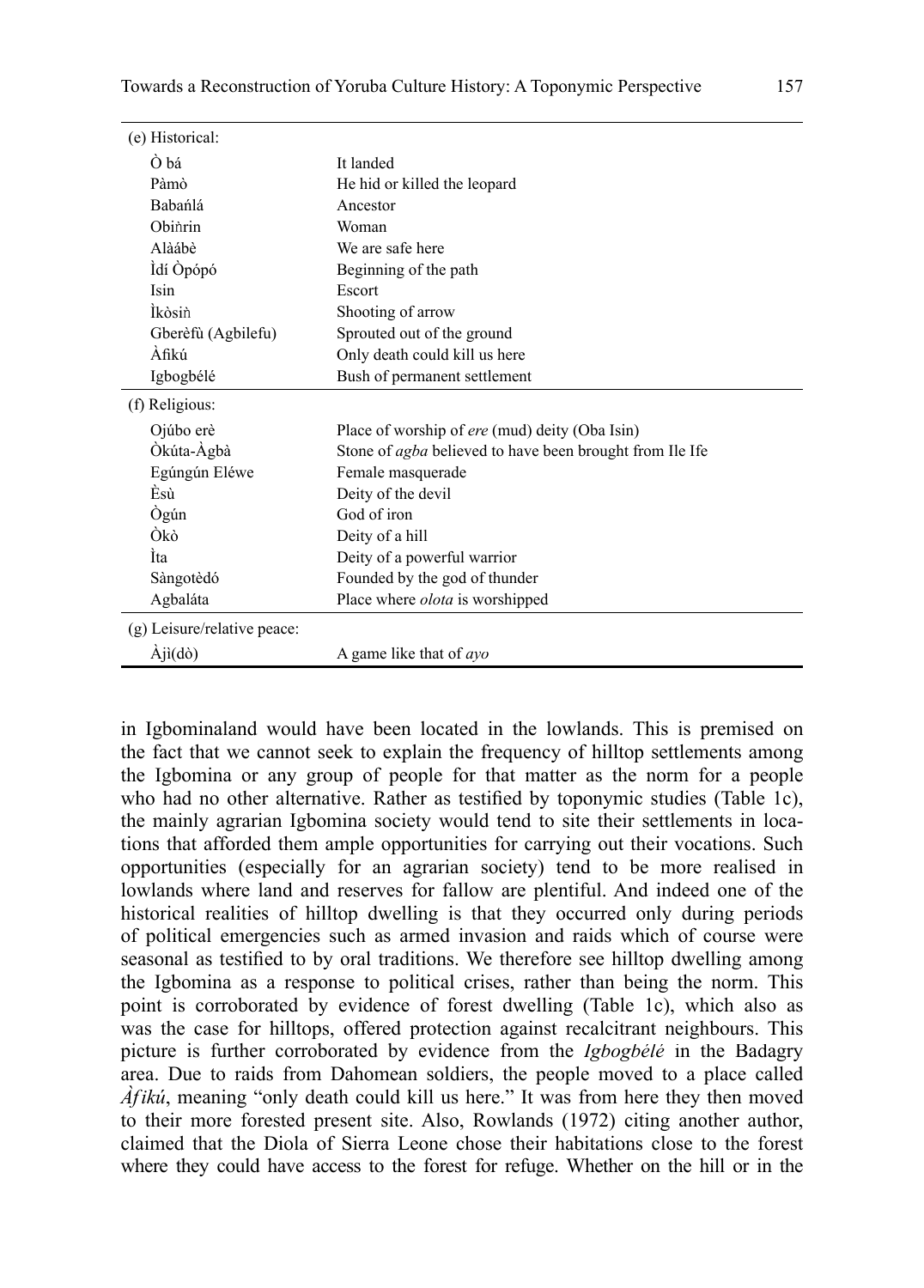forest, people would still have tended their farms on the lowland, as opportunities for such are not available on the rocky and rugged terrains characteristic of hill ranges in Igbominaland.

At the Badagry area, the location of settlements was chosen for more defensive and survival reasons than any other. Oral traditions show that most of the settlements, especially the Egun ones, were founded by fleeing refugees during the Dahomey wars of the  $18<sup>th</sup>$  and  $19<sup>th</sup>$  centuries. Thus, as noted above, for instance, *Igbogbélé* people first settled by the ocean that they named  $\hat{A}$ *f ikú*, meaning "only" death could kill us here." From there they moved to the present site after the wars, naming the settlement, *Igbogbélé* "bush of permanent settlement." The people believed that there, they had finally reached a place where neither war nor raid could displace or dislodge them anymore. Furthermore, one version of the meaning of Badagry is *Agbadagìrì*, that is, the booming or roaring of the gun. These guns were the British cannons fired in the area to enforce the abolition of the slave trade. Prior to this time, the people were not used to heavy guns. Thus the people named the settlement, *Agbadagìrì,* later corrupted to Badagry. Another version of its meaning is that it was derived from *Agbadagreme*. The tradition has it that Badagry was a farm of *Agbada*, the first settler, and with time, it became known as *Agbadagreme*, that is, *Agbada*'s farm.

Settlement names also help to throw light on the circumstances leading to the establishment of settlements (Table 1e). Names such as *Ò bá* "it landed" tend to relate to the time of the beginnings and hence the autochthonous claims of origin of some Igbomina groups including *Òbá-Isìn*. Also, the name *Gberèf ù Agbilefu* was derived from *Agbilefu* "sprouted out of the ground." According to oral traditions, the origin of the early settlers on the ocean coast is unclear. Thus it is claimed that the people sprouted out of the ground, *Agbilefu,* and later called *Gberèfù*. This, as the case with  $\hat{O}b\hat{a}$ -*Isìn*, points to the great antiquity of the area and its probable autochthony. The name  $\hat{Ap}$ *a* is said to have been derived of two origins: the first is that when the people reached the old site a few meters from the present one, they realised how far away they were from the Badagry creek, and said, "let us move over to the other side (*e je ka sun si apa oun*)." The second is that when they reached the site, they settled under a big tree known as *apa,* giving rise to the name *Àpá*. Whichever is the case, both point to the circumstances leading to the origin of its settlement. The name, *Babańlá* "big father," was given to the first settler of this settlement because of the security he provided for the people. The name, *Alàábé*, derived from an Ekiti expression *Ala ni be* "we are safe here" suggests a period of political crises referred to in oral tradition with people seeking safety and refuge here and there. The same went for *Igbogbélé*, mentioned earlier. The name, *Alàábé,* corroborates the testimonies of oral tradition and written accounts with regard to population displacements in Yorubaland, as some of the settlers may have been people from Ekitiland as indicated by the Ekiti expression. More importantly, names tend to corroborate oral traditional accounts of hilltop and some forest settlements in Igbominaland. These were founded during a period or periods of political turbulence and insecurity due mostly to the Nupe military incursions into Igbominaland as well as the Yoruba civil wars. They may indeed refer to the coming immigrants who usurped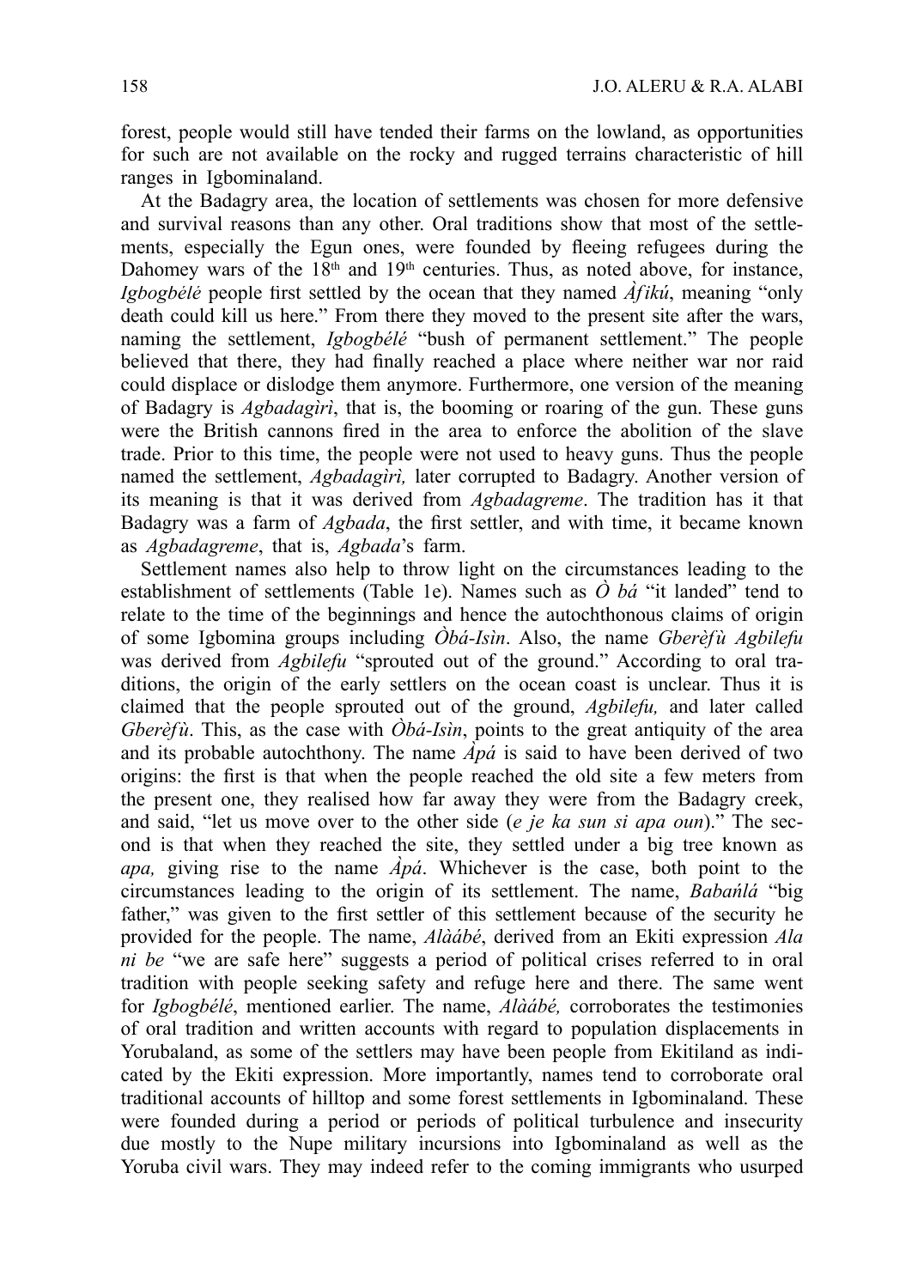political powers from the indigenous peoples. From available sources these turbulent episodes can be dated to the late  $16<sup>th</sup>$  and early  $17<sup>th</sup>$  centuries, and mid-19<sup>th</sup> century, respectively (Law, 1977).

Other names point to the economic activities engaged in by people in the past (Table 1c and 1d). Such activities include farming, hunting, iron working, weaving and dyeing and possibly bronze casting and bead making. All of these are mostly reflected in names (including nicknames and/or cognomen) given to early rulers (Table 1d). It is also noted that iron working would more than other industries appear to be reflected in the toponymy. Indeed there is evidence for iron working in more than two-thirds of the Igbomina settlements studied. On the basis of this information and in conjunction with oral tradition, ethnography and archaeological reconnaissance surveys (Aleru, 1993), we note that most of the iron working sites are located on hill slopes or on top of low-lying hills, although there is substantial evidence of iron working in the lowlands as well. The evidence on the hill slopes is much better preserved than those on the lowlands. In a few locations, evidence of bronze casting was indicated. At Idoba, the name *Odó Ide* "bronze mortar," an important bronze casting apparatus, suggests an ancient bronze casting industry.

Bead making is also implied by the personal names of one of the early rulers at Oke Aba, i.e. *Okotóníyún*, (Table 1d). This name refers to the owner of a farm where beads were found. Some other communities are well noted for weaving and dyeing industries. This is well documented at Oba-Isin in the presence of huge ash mounds and a host of shallow pits surrounding the mounds. The praise incantation for the name of the Oloba (King of Oba) below testifies to the important role weaving and dyeing industries played in the lives of Oba people:

Oloba Abala A b'eti aso gbe bi awo A bi sokoto gb'ede bi enia A bi sokoto k'osu mefa nile alaro Alaro ko gbodo re'so Sokoto ko gbodo sonu.

Translated, it reads:

King of Oba The owner of the dye The edge of his cloth is as stiff as leather His trouser can speak like a human being His trouser was in the dyer's place for six months. The dyer must not dye clothes, and the king's Trouser must not be lost.

Names suggestive of leisure and probably periods of relative safety exist in the study areas (Table 1g). For instance, *Àjìdò*, one of the Ogu settlements, is said to have been derived from *Àji*, a game similar to the Yoruba *Ayo.* According to traditions, when the people migrated to the site, they played the game then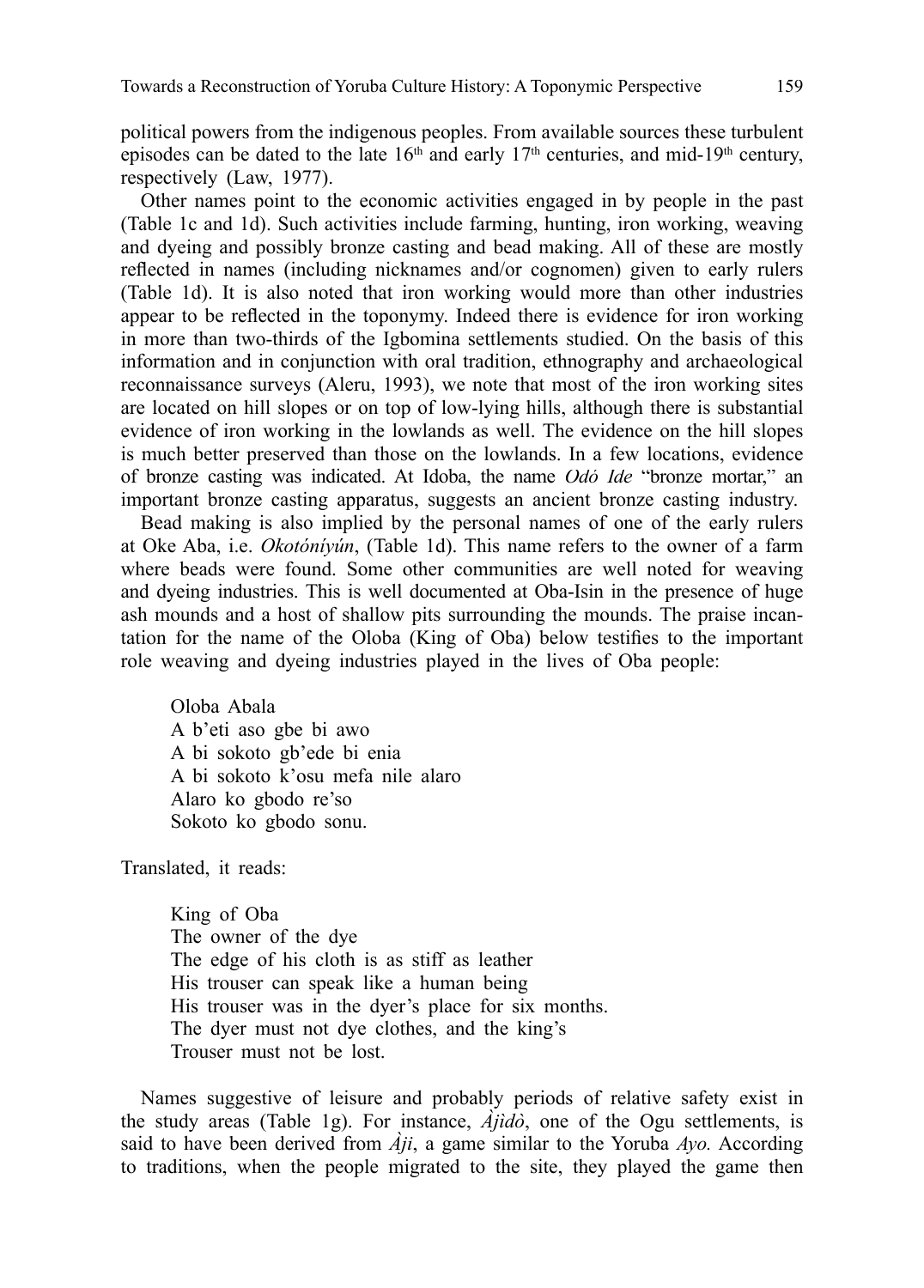known as *Àji*, and it was from this that the name *Àjìdò* was derived (cf. Lawal, 1994). This is suggestive of leisure and relative peace, as people cannot play games during periods of upheavals and unrest.

Ancient co-operative or credit institutions are also known to have existed among the people of the study areas. The most popular is the *Oyálá* (Table 1c) where a person lent out money to borrowers. The money so borrowed could be repaid either in cash or in kind. Payment in kind included labour on the creditor's farm to the tune of the amount borrowed. This labour could either be that of the borrower himself or another person, usually a relative such as a son or daughter, or a slave, nominated by the borrower.

Ancient marketing centres (for example, *Igbó Ejímògún* in Ikosin) are known to have served several villages in the distant past. Not only did they serve as business transaction centres, but the locations for political rallies and congresses. Hence *Igbó Ejímògún* was both a market centre for Ile Ire towns and villages as well as a point where political matters affecting the communities were discussed and strategies adopted. This might have included war or governance strategies.

Names suggestive of religious places of worship (Table 1f) and religious practices are also supportive of claims of autochthony of origin. For example, *Ojúbo eré* in Oba is indicative of the place where the founder of the settlement was believed to have emerged, and hence the spot is still venerated today. In other situations such names tend to suggest the origins of deities. For instance, *Òkúta-Àgbà* "stone of Àgbà—i.e. the big stone" in Isanlu-Isin venerated every year all over Isinland with pomp and pageantry is believed to have been brought there from Ile-Ife, the cradle of the Yorubas. This also connotes a link (whether political or spiritual) with Ile-Ife. The *Egúngún eléwe* (Table 1f), a form of ancestral worship only common among the Igbomina Yoruba is believed to have been a female masquerade, although now the participants are mainly men. This may have derived from the people's belief that it was a peaceful and enjoyable masquerade unlike some other masculine masquerades where participants chased the people about with sticks. It is believed that men usurped the masquerade from women. This could be seen in a gender role concept among the Igbomina, which assigns to women activities that are less rigorous and full of enjoyment.

Through the worship of *Èsù* (Table 1f), the people bring to bear their understanding of the cosmos. *Èsù* is the deity of the devil believed to be once second in command to God. According to the people's belief (reflected in his praise name),  $\vec{E} s \vec{u}$  is the controller of man's affairs on earth, an authority given to him by God. He is believed to be capable of effecting evil and good; hence he is worshipped annually to appease him.

Hill worship is also popular among the people (Table 1f). Some historical personages are deified and worshipped because of the people's belief in their powers, i.e. *Ìta* (Table 1f).

#### **CONCLUSION**

From the foregoing, it is evident that toponymic studies do indeed provide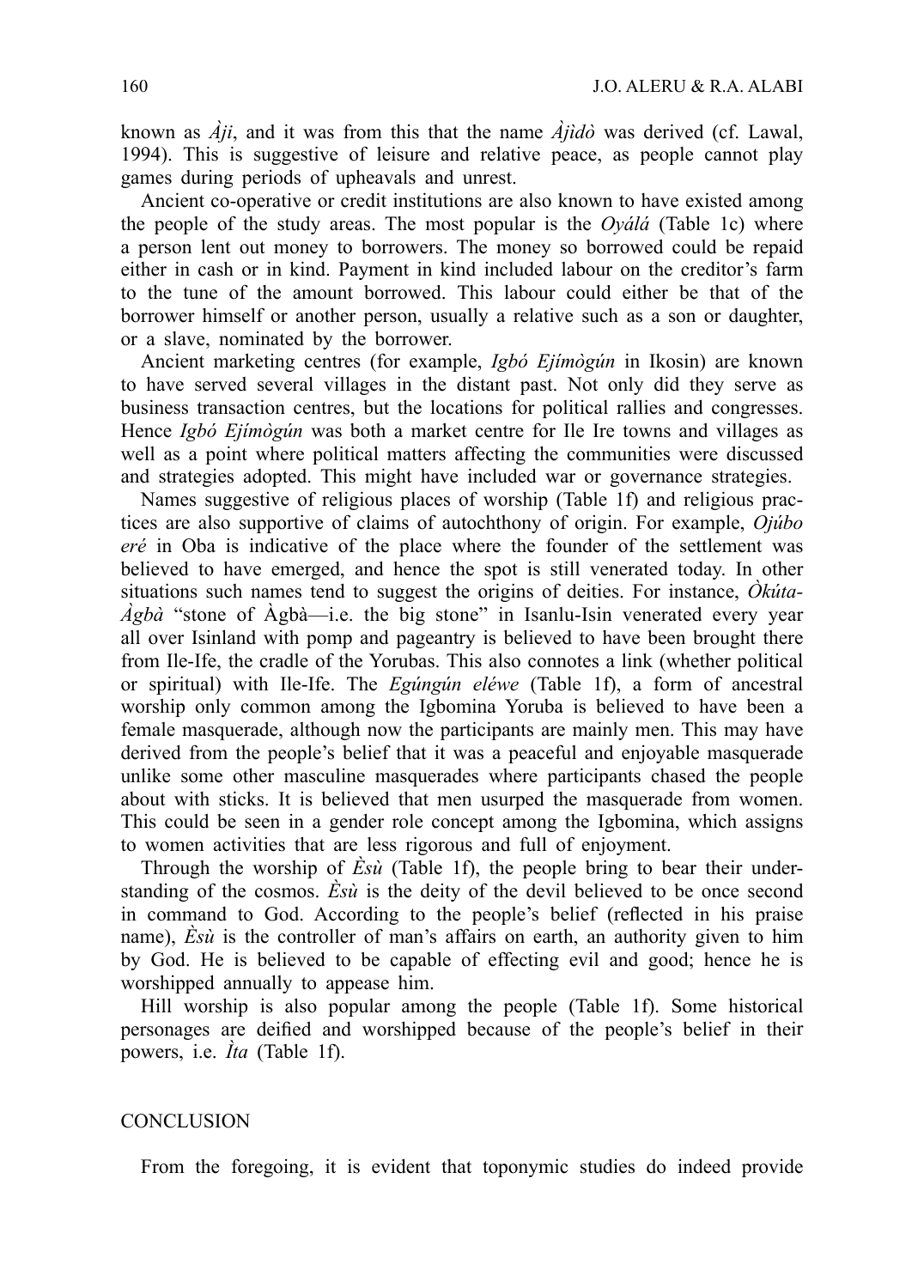valuable data from which the various aspects of a people's culture history can be reconstructed. They can also be used to provide a relatively chronological ordering of events. It is important to note, however, that most of the information provided is in the nature of hints. It would therefore require complementary historical data (including oral tradition, ethnographic and archaeological information) to corroborate, or otherwise, the hints contained in these names before they could be accepted to indicate authentic historical facts. Lastly, we hereby posit that the use of toponymy as a source of information for academic or any other research for that matter, especially as it relates to our study area of culture history, is not restricted to the discipline of archaeology alone. Scholars and researchers in other disciplines including agriculture, medicine (human and animal), botany, chemistry and zoology, stand to benefit from a proper study of names.

#### **REFERENCES**

- Alabi, R.A. 1996. Archaeological reconnaissance of the Badagry coastal area, southwestern Nigeria. *West African Journal of Archaeology*, 26: 88-102.
	- 2000. Gberefu and Agorin sea beach: Intensive salt making sites on the southwest coast of Nigeria. *West African Journal of Archaeology*, 30: 28-49.
- 2002. Environment and subsistence of the early inhabitants of coastal southwestern Nigeria. *African Archaeological Review*, 19: 183-201.
- Aleru, J.O. 1993. Archaeological sites in Igbominaland: The need for systematic archaeological research. *West African Journal of Archaeology*, 23: 37-50.

— 1998. An investigation into aspects of Historical Archaeology of north-central Yorubaland. Unpublished Ph.D. thesis, University of Ibadan, Nigeria.

- Aribidesi, U. 2001. State-periphery relations and socio-political development in Igbominaland, North-Central Yoruba, Nigeria. *BAR International Series 993*. John and Erica-Hedges Ltd. Oxford.
- Awolalu, J.A. 1979. *West African Traditional Religion*. Onibonoje Press and Book Industries Nig. Ltd., Ibadan.
- Ekwall, E. 1959. *The Concise Oxford Dictionary of English Place Names.* Clarendon Press, Oxford.
- Law, R. 1977. *The Oyo Empire: The History of a Yoruba State c. 1600-c. 1836.* Clarendon Press, Oxford.
- Lawal, K. 1994. The Ogu-Awori of Badagry before 1950: A general historical survey. In (G.O. Ogunrmi, M.O. Opeloye & S. Oyeweso, eds.) *Badagry: A Study in History, Cculture and Traditions of an Ancient City*, pp. 15-36. Rex Charles Publications, Ibadan.
- Maduibuike, I. 1976. *A Handbook of African Names.* Three Continent Press, Washington D.C.
- Momin, K.N. 1989. Urban Ijebu-Ode: An archaeological, topographical and toponymical perspective. *West African Journal of Archaeology*, 19: 37-50.
- Obayemi, A. 1983. History, culture, Yoruba and northern factors. In (Olusanya, G.O., ed.) *Studies in Yoruba History and Culture*, pp. 72-87. University Press, Ibadan.
- Ogunremi, G.O., M.O. Opeloye & S. Oyeweso, eds. 1994. Preface. In (Ogunremi, G.O., M.O. Opeloye & S. Oyeweso, eds.) *Badagry: A Study in History, Culture and Traditions of an Ancient City.* Rex Charles Publications, Ibadan.
- Oyelaran, P.A. 1991. Archaeological and palaeoenvironmental investigations in Iffe-Ijumu area of Kwara State, Nigeria. Ph.D. thesis. University of Ibadan, Nigeria.